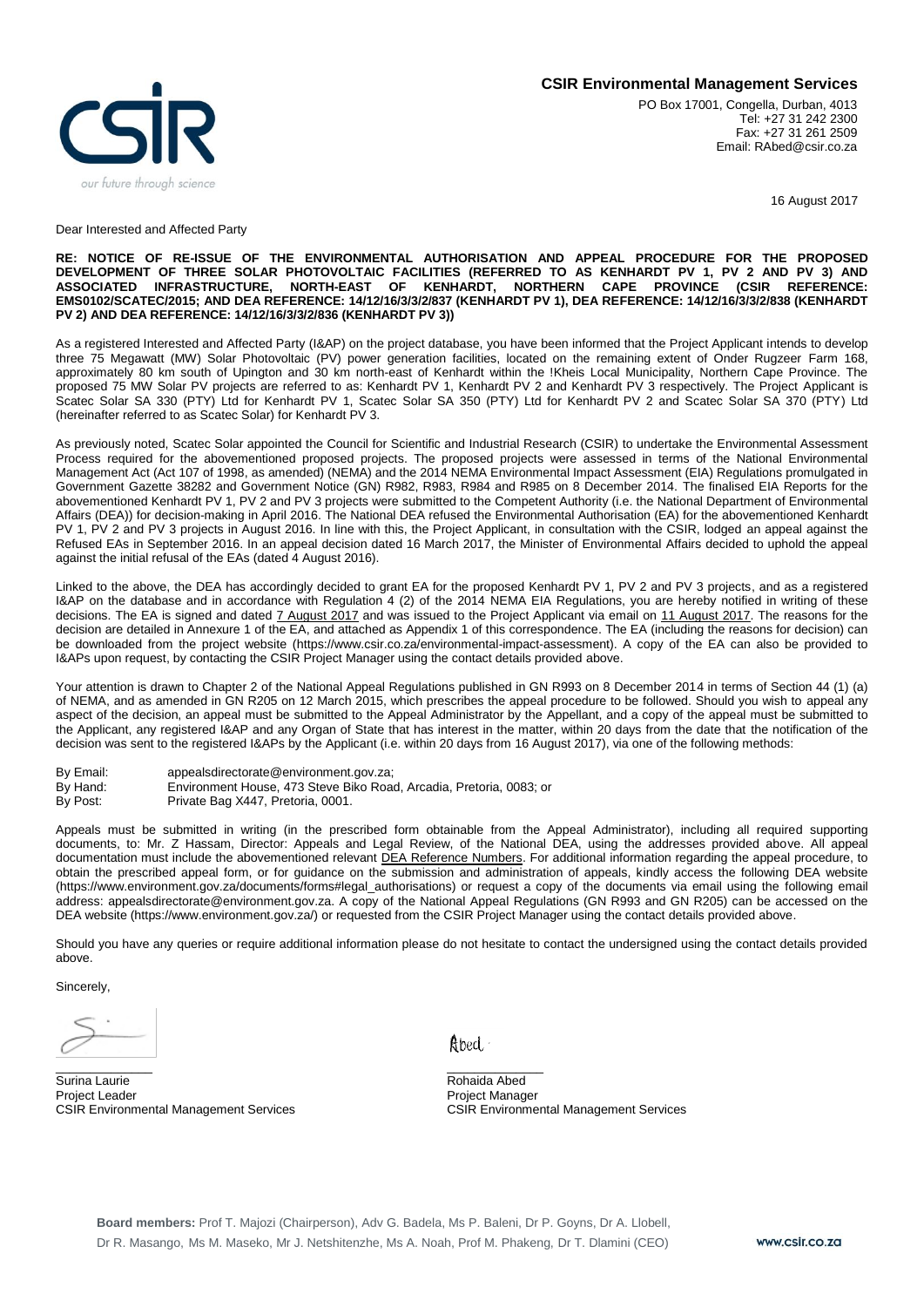### Kenhardt PV 1 - DEA Reference: 14/12/16/3/3/2/837

Department of Environmental Affairs Environmental Authorisation Reg. No. 14/12/16/3/3/2/837

## **Annexure 1: Reasons for Decision**

#### Information considered in making the decision 1.

In reaching its decision, the Department took, inter alia, the following into consideration -

- The information contained in the application form submitted on 02 October 2015 and a) acknowledged by the Department on 23 October 2016.
- The information contained in the Environmental Impact Assessment Report (EIAr) dated April 2016 b) and received by this Department on 18 April 2016.
- The comments received during the Scoping and EIA phases of the application and submitted as c) part of the EIAr dated April 2016.
- Mitigation measures as proposed in the EIAr dated April 2016 and the EMPr submitted as part of d) the EIAr dated April 2016.
- Specialist studies submitted as part of the EIAr dated April 2016 and received by this Department e) on 18 April 2016.
- The initial refusal of Environmental Authorisation dated 04 August 2016 and the subsequent appeal f) decision by the Minister dated 16 March 2017.
- The objectives and requirements of relevant legislation, policies and guidelines, including section g) 2 of the National Environmental Management Act, 1998 (Act 107 of 1998).

#### Key factors considered in making the decision  $2.$

All information presented to the Department was taken into account in the Department's consideration of the application. A summary of the issues which, in the Department's view, were of the most significance is set out below.

- The EIAr dated April 2016 identified all legislation and guidelines that have been considered in the a) preparation of the EIAr dated April 2016.
- b) A sufficient Public Participation Process was undertaken and the applicant has satisfied the minimum requirements as prescribed in the EIA Regulations, 2014 for public involvement.
- c) The findings of all the specialist studies conducted as part of the EIA process and their recommended mitigation measures.
- d) The appeals decision against the initial refusal of Environmental Authorisation dated 04 August 2016.

19

Department of Environmental Affairs Environmental Authorisation Reg. No. 14/12/16/3/3/2/837

3. Findings

After consideration of the information and factors listed above, the Department made the following findings -

- The procedures followed for impact assessment is deemed adequate for the decision-making a) process.
- The Minister has decided to uphold the appeal against the initial refusal of Environmental b) Authorisation dated 04 August 2016 and grant approval of the project.
- EMPr measures for the pre-construction, construction and rehabilitation phases of the c) development were proposed and included in the EIAr and must be implemented to manage the identified environmental impacts during the construction phase.

In view of the above, the Department is satisfied that, subject to compliance with the conditions contained in the environmental authorisation, the authorised activities will not conflict with the general objectives of integrated environmental management laid down in Chapter 5 of the National Environmental Management Act, 1998 and that any potentially detrimental environmental impacts resulting from the authorised activities can be mitigated to acceptable levels. The environmental authorisation is accordingly granted.

20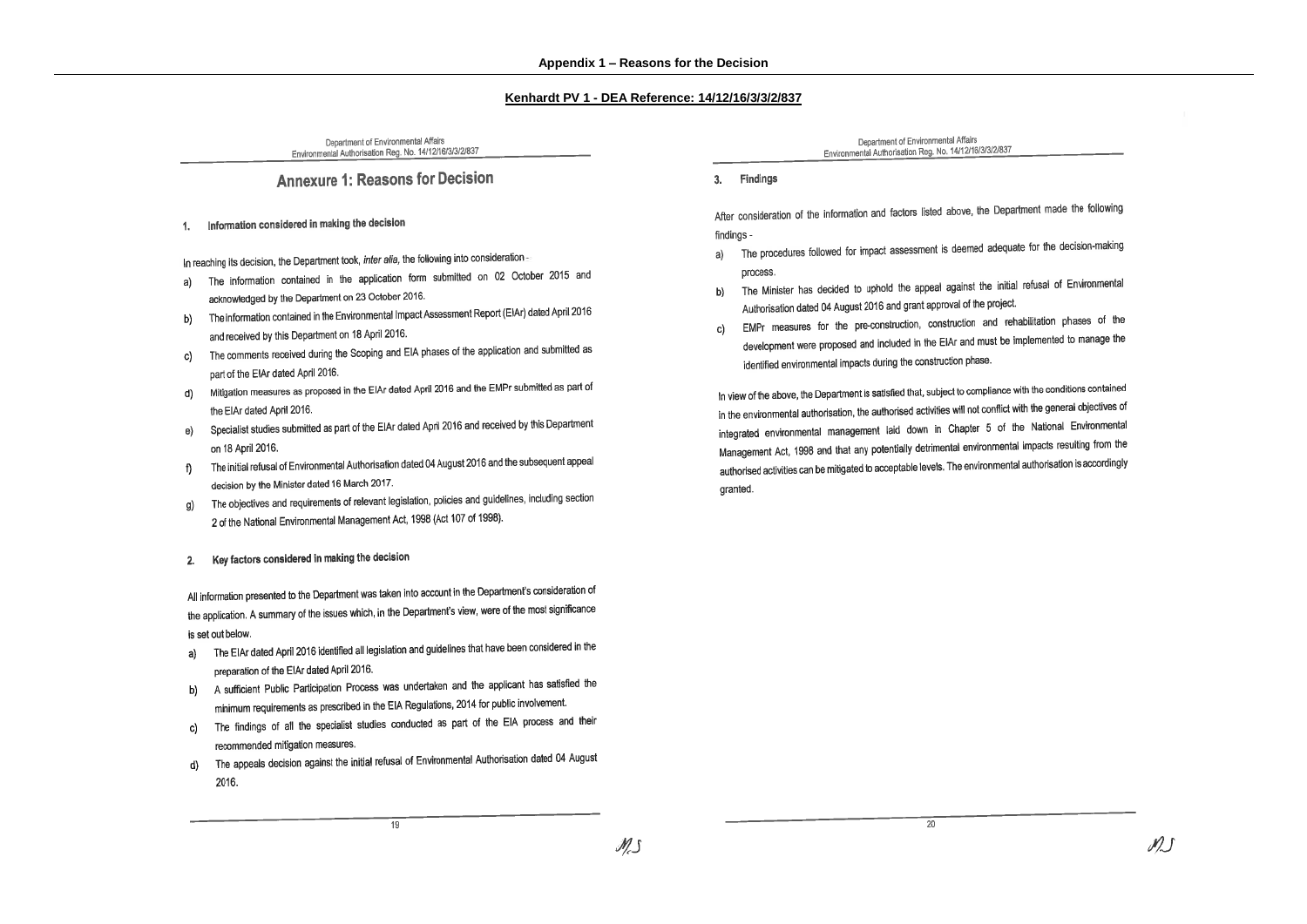M S

Department of Environmental Affairs Environmental Authorisation Reg. No. 14/12/16/3/3/2/838

## Annexure 1: Reasons for Decision

Information considered in making the decision 1.

In reaching its decision, the Department took, inter alia, the following into consideration -

- a) The information contained in the application form submitted on 02 October 2015 and acknowledged by the Department on 23 October 2016.
- b) The information contained in the Environmental Impact Assessment Report (EIAr) dated April 2016 and received by this Department on 18 April 2016.
- c) The comments received during the Scoping and EIA phases of the application and submitted as part of the EIAr dated April 2016.
- Mitigation measures as proposed in the EIAr dated April 2016 and the EMPr submitted as part of d) the EIAr dated April 2016.
- Specialist studies submitted as part of the EIAr dated April 2016 and received by this Department e) on 18 April 2016.
- ft The initial refusal of Environmental Authorisation dated 04 August 2016 and the subsequent appeal decision by the Minister dated 16 March 2017.
- The objectives and requirements of relevant legislation, policies and guidelines, including section a) 2 of the National Environmental Management Act, 1998 (Act 107 of 1998).

#### Key factors considered in making the decision  $2.$

All information presented to the Department was taken into account in the Department's consideration of the application. A summary of the issues which, in the Department's view, were of the most significance is set out below.

- a) The EIAr dated April 2016 identified all legislation and guidelines that have been considered in the preparation of the EIAr dated April 2016.
- b) A sufficient Public Participation Process was undertaken and the applicant has satisfied the minimum requirements as prescribed in the EIA Regulations, 2014 for public involvement.
- c) The findings of all the specialist studies conducted as part of the EIA process and their recommended mitigation measures.
- The appeals decision against the initial refusal of Environmental Authorisation dated 04 August d) 2016.

 $19$ 

Department of Environmental Affairs Environmental Authorisation Reg. No. 14/12/16/3/3/2/838

3. Findings

After consideration of the information and factors listed above, the Department made the following findinas -

- The procedures followed for impact assessment is deemed adequate for the decision-making a) process.
- The Minister has decided to uphold the appeal against the initial refusal of Environmental b) Authorisation dated 04 August 2016 and grant approval of the project.
- EMPr measures for the pre-construction, construction and rehabilitation phases of the c) development were proposed and included in the EIAr and must be implemented to manage the identified environmental impacts during the construction phase.

In view of the above, the Department is satisfied that, subject to compliance with the conditions contained in the environmental authorisation, the authorised activities will not conflict with the general objectives of integrated environmental management laid down in Chapter 5 of the National Environmental Management Act, 1998 and that any potentially detrimental environmental impacts resulting from the authorised activities can be mitigated to acceptable levels. The environmental authorisation is accordingly granted.